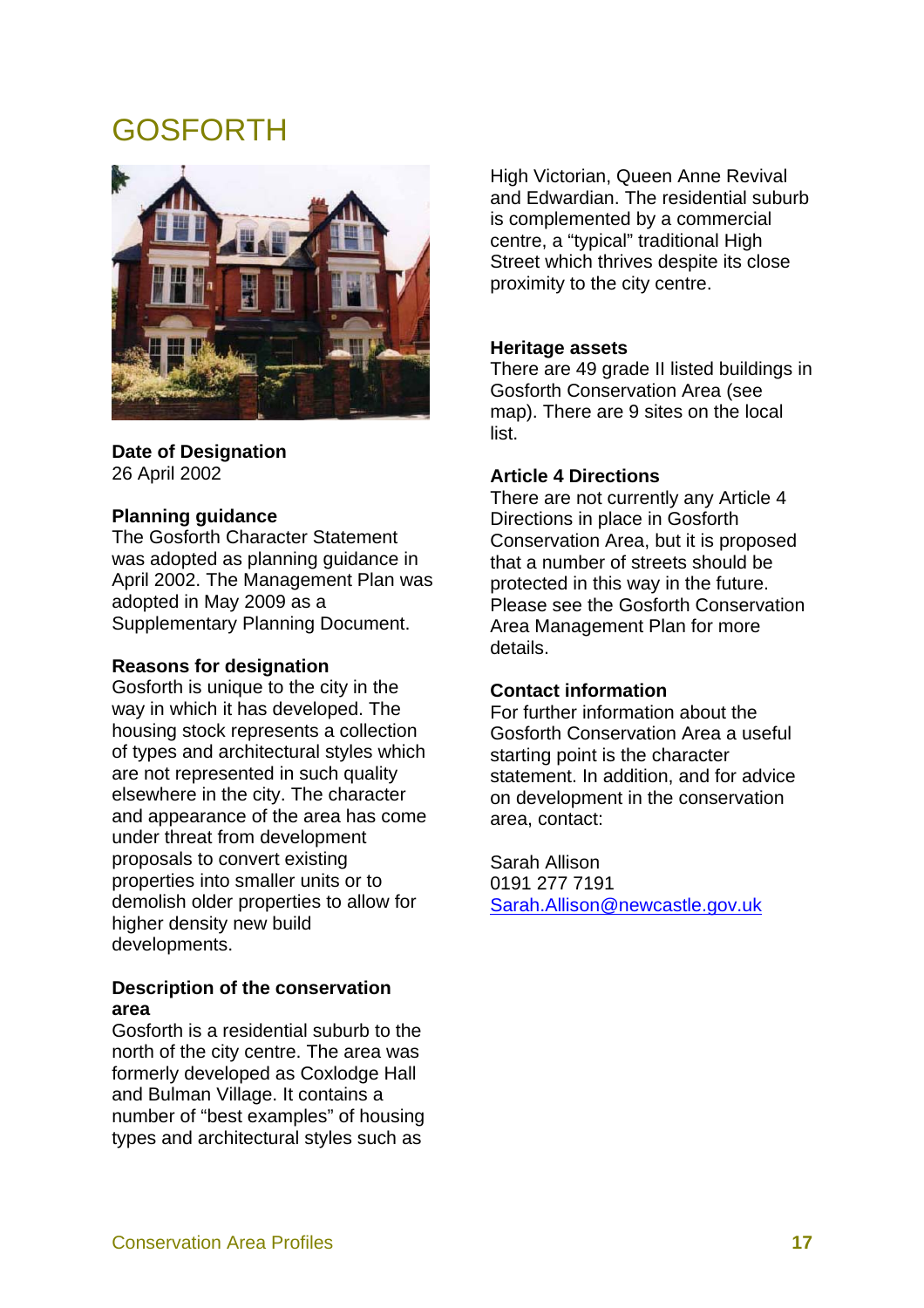

©Crown copyright reserved. Newcastle City Council, 100019569, 2009.